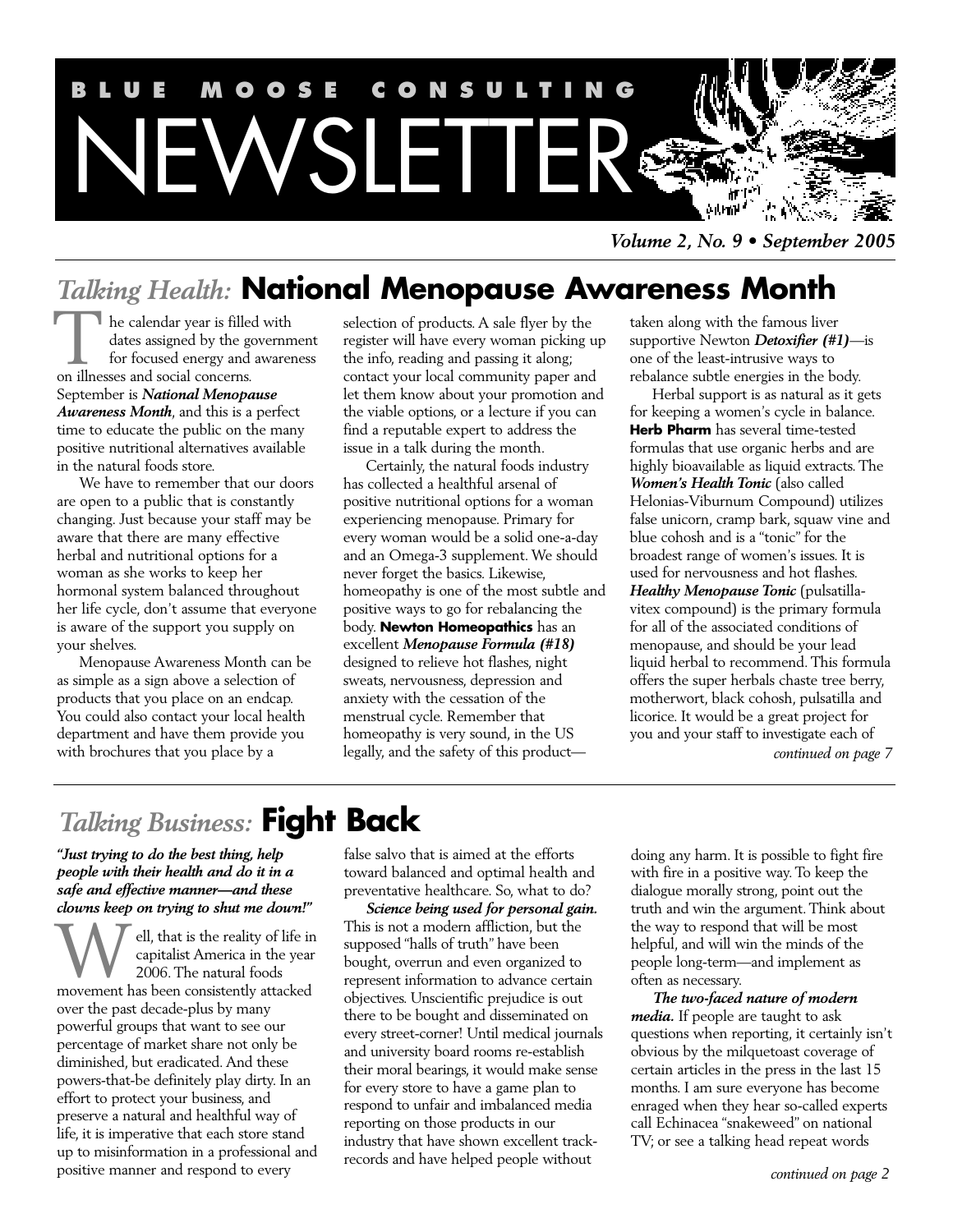## **Fight Back**

*continued from page 1*

someone else has written that Vitamin E may cause the average healthy person to die.We won't even mention the curveballs thrown when reporters cover the issues of Vioxx or the deaths in hospitals caused by uncontrollable bacteria.

The bottom line is that the natural foods industry is a small player, and we have almost no voice in the mainstream dialogue.This is absolutely a reason to join the NNFA today, so that our unified voice will have the greatest impact.And while we have earned the trust of the people who walk through our doors, and they too

## **TESTIMONIALS COUNT**

## **Aloe Life International**

## **Reflux**

"For many years I've had stomach acid problems and used many over the counter products, in fact my doctors prescribed meds. I found a miracle in **Aloe Life Orange Papaya Aloe Vera Juice** Concentrate. I've been using it for a month now. I cannot believe the relief. No more heart burn. This product has changed my life, it even makes me feel great!!! I want to tell everybody how fantastic I feel." —M.P. 07/04

#### **Heartburn**

"I have been suffering from heartburn for at least 10 years. I'm talking heartburn at just the thought of eating or the smells of certain foods. I stopped eating which made my weight soar. The M.D. Doctors had me on Zantac for most of that 10 years. The Zantac was not working anymore. I had to take more and it didn't help. I went to my local Natures…she told me about **Aloe Life Whole Leaf Juice Concentrate**. I cannot believe how good I feel. I quit taking the Zantac when I bought my first bottle...and I feel wonderful! I have no more heartburn whatsoever. It's amazing. It's truly changing my life. I'm on my third bottle and I'm using less and less and my weight is going down. I've been using it only 3 weeks now and I will NEVER go back to Zantac. It's wonderful to be able to eat again and to sleep without getting up with the heartburn, not to mention just living without heartburn all of the time. It's magic. Thank you Aloe Life for your wonderful product!

—MLR 08/02

may guffaw and snicker at the puerile stupidity of propaganda on the evening news, it is important to realize that the votes of the minds of the majority could be the weapon used to squash our industry some day. Beware the motives of the competition. Just step outside the healthful aisles of your store and realize how much pharmaceutical dialogue is prevalent in the mainstream mind.There is a battle going on, and to a large extent, we have chosen to ignore it—at our own peril.

So what to do? Well, first—recognize the need and have a game plan. Focus on collecting articles that defend the benefits of the products we sell. Keep them filed together. Have someone on staff dedicated to responding quickly to false-media incidents. Be responsible in everything you say publicly. But say something and say it fast and say it loud and say it often. Don't be docile: don't be the victim. Speak truth in the public forum, and finally—hold the perpetrators accountable. So let's work through this game plan.

**One: Be alert.** Read the mainstream press and news reports. Often a customer will tell you of the incident within 24 hours (we have a large world of allies out there looking to protect our stores). Find what was said and try to be as accurate as possible in getting the wording of what was presented.Words are important, and remember that the writer had days, maybe weeks, to prepare the angle of presentation to make the issue as persuasive as they wanted. **Two: Go to the sources**—the companies who sell to you and ask for a response, realizing that manufacturers are in a tough spot themselves and they are also responding to a blind-sided shot from unknown sources. Give them time, but expect them to be your allies and to stand by you completely. Look for support from the NNFA and organizations that have fair and ethical objectives. So, I would suggest that you gather information and know that you know what you are saying before you say anything, then speak with the truth.

**Three: Decide how your store will respond.** When I ran stores (and the attacks were much less frequent then), I would put up something positive as a response to counter the accusations. In the current cases of Echinacea, there is so much printed material showing efficacy, safety, and clinical results that it would be easy to make a simple declarative statement that "Echinacea has a long and studied history that holds greater validity than one isolated study".The same is true of Vitamin E. It is

ridiculous to even contemplate that decades of research can be instantly reversed by one (often poorly done) published study. Remind people of the bigger picture.

You also have to think a bit like the enemy (assuming that some of these intrusions are meant to do harm, not advance knowledge) and find holes in their arguments. As BMC has gone to lengths to detail in previous emails and newsletters, each of the Vitamin E and Echinacea studies were severely flawed. Know where they failed, and trip up their conclusions with the facts.You are expected to be the source of knowledge, and by tearing down a falsehood and explaining the "mistakes" in a clear and strong voice, you immediately become the authority on the issue.

The most recent attacks were easy to diffuse, but unfortunately the damage was already done.As they say, one bit of false press heard by 14 or 20 million viewers has caused the damage that was intended, and the time spent trying to reverse the lies is time dedicated to "response" rather than more productive pursuits. But what happens when the issues are not so clearcut? Luckily, the studies presented to the press so far have hit two health stalwarts echinacea and Vitamin E—where we have such strong information to refute them: but what happens when the media focuses on something without such documentation, or when they put one bad player up and implicate the whole industry and question the people making good product? Be prepared!!

I am a fan of also firing a salvo back at "them". This may not be everyone's style but it works well with the mainstream consumer. I would question why two articles done poorly where presented about Vitamin E directly after Vioxx was taken off the market. I would remind people that while Echinacea was shown in a poorly done study by a researcher of questionable credentials to have no effect against the common cold, that it is also true that western pharmaceuticals have no known "cure" for the cold either.

Question the questioners. Create doubt in the minds of those who try to bring doubt against things we know work. For 24 years I have seen the results. It will take more than one study for me to believe that these things don't do anything!!

Explain to customers that you have had hundreds or thousands of responses *continued on page 6*

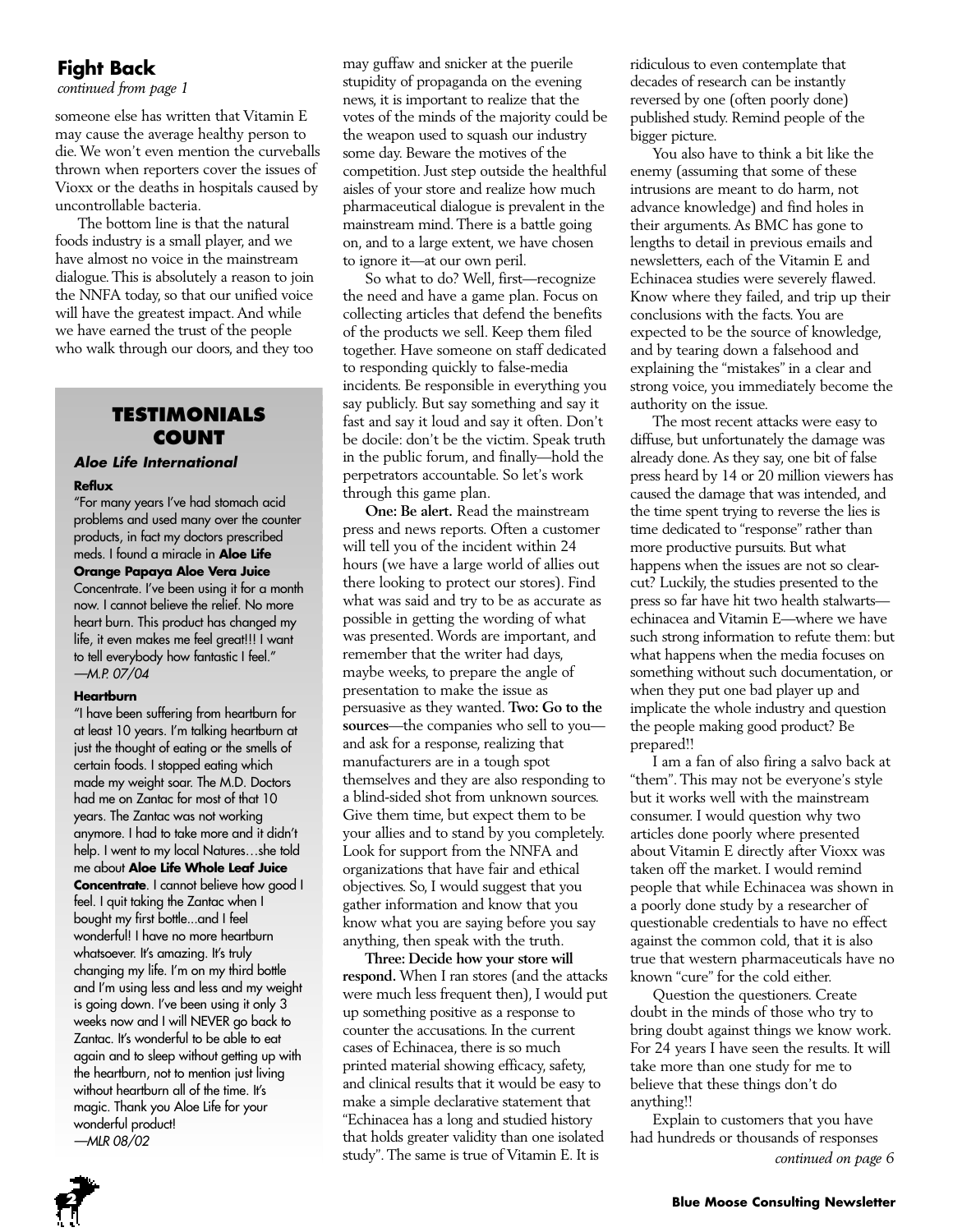

**Expo East Show Specials** buy-in dates September 12 – 23 **20% OFF orders \$500 or more (before discount) 15% OFF orders \$100-499**

Must mention Expo East Show Discount when placing order

#### **September Promotion: 9/1 - 9/30 20% OFF**<br>• Brain & Memory Tonic • Nervous Syste • Nervous System Tonic

- - Ginkgo liquid extract Rhodiola liquid extract
	- Super Echinacea: liquid extract, veggie caps and six-pack counter display

**Expo East Retailer Education Event Saturday, September 17th 8:00-10:00 AM** Renaissance Washington DC Hotel. Meeting Room 6 999 Ninth Street NW Washington, DC

Continental Breakfast 8-8:30 AM **"Thai Food As Medicine: The Healing Powers of the Fruits, Vegetables and Spices of Thailand"** Slide show, history and culture of Thailand, chemical and medicinal properties of Thai fruits vegetables, and spices from Ed's 25 years of traveling in Thailand.

**Product Name Changes**, effective September 2005 Petasites will now be Butterbur • Helonias will now be False Unicorn

**New Product** Black Elderberry extract — available September 1 made from fully-ripened vine fruit of Sambucus nigra trees, using certified organic pharmaceutical grade alcohol + vegetable glycerine. 1 oz \$5.50 MRP \$ 11.00 **20% OFF** 9/1 – 10/31

## **Expo booth #3156**

Not represented by BMC in NJ, NC



## **NORDIC NATURALS**

## **NEW PRODUCT**

**Arctic-D Cod Liver Oil**<br>8oz/bottle. 1 tsp/serving ltem #RUS-58783  $8oz/b$ ottle, 1 tsp/serving Lemon Flavor Retail \$21.95, Wholesale \$13.17

**Notes:** This formula contains the exact same high quality CLO as our existing CLO liquids with only one difference...added Vitamin D (cholecalciferol).

We did not change Vitamins A or E.

- Each serving provides: • Vitamin A 1500-2750 IU
	- Vitamin D 400 IU
	- Vitamin E 5 IU
	-

## **EXPO EAST SPECIAL**

Order must be placed at the show. Buy-in dates, 9/15 thru 9/23<br>1**2-143 bottles 15% OFF** 144 + bottles 20% OFF **12-143 bottles 15% OFF 144 + bottles 20% OFF**

## **Back to School Part 2 15% OFF:**

- Children's DHA 90 count
- Berry Keen 4 oz.
- Omega 3-6-9 TEEN 90 count

order at show or use the NPEE-05 order form

**Expo Booth 2845**

Not represented by BMC in NJ and parts of PA Not represented by BMC in NC, WV Not represented by BMC in NC, WV



#### **BACK TO SCHOOL SAVINGS END SEPTEMBER 16** Help get your customers back to Nutritional Basics

## **BUY 4 AND GET 1 FREE OF ANY OF THE FOLLOWING:**

- Multi One Vcaps
- Super Antioxidant Formula Vcaps
- Stress B-Complex Vcaps
- C-500 Plus Bioflavonoids Caplets • Vitamin E 400 IU mixed tocopherols
- Calcium Citrate Magnesium Plus D Caplets
- Evening Primrose Oil 1300 mg Softgels
- Flax Seed Oil 1000 mg Softgels
- EPAX Omega 3 Brain Formula Softgels
- EPAX Omega-3 (Salmon Oil) Softgels
- Power Thought Caplets
- Gingko Biloba 60 mg Vcaps
- Super Earth™ PhytoNutrient Soy Protein Powder
- Whey of Life Multi-action Whey Protein Powder

**PLUS, if you buy six (6) different items from the list (@ 4 + 1), you receive one (1) 100% recyclable across the shoulder EARTHPACK BACK PACK FREE. (max 4 back packs per order)**

**EXPO EAST SPECIAL: 20% OFF ENTIRE LINE**. One time buy-in purchase. must identify order as SHOW DEAL. buy in dates 09-12 thru 09-23

Come by the booth to taste the new **Green Utopia** and the **strawberry liquid cal-mag citrate** and the **liquid vanilla l-carnitine** and **raspberry liquid B-12 and folic acid**.

**Expo Booth #2747**

## NEWION homeopathi

Alsonys sale, a sense election

## **EXPO EAST SPECIAL**

Line drive: buy-in dates  $9/14 - 9/22$ **15% OFF for show attendees 10% OFF for non-attendees** (excludes magistrals, nosodes and Rx)

## **September Sales**

Quantity 1–11 per SKU: **10% DISCOUNT**  Quantity 12–23 per SKU: **15%** Quantity 24 or more per SKU: **20%** 

On the following products:

- 
- #35 The Blues
- 
- #66 Stress relief
- #36 Warts

Newton For Pets

- P13 Eye Irritation
- Newton For Kids
- F04 Fever Aid
- F44 Bedwetting

**Expo Booth #3734**





- $\bullet$  #15 Acne
- 
- #04 Fever-Infection
- 
-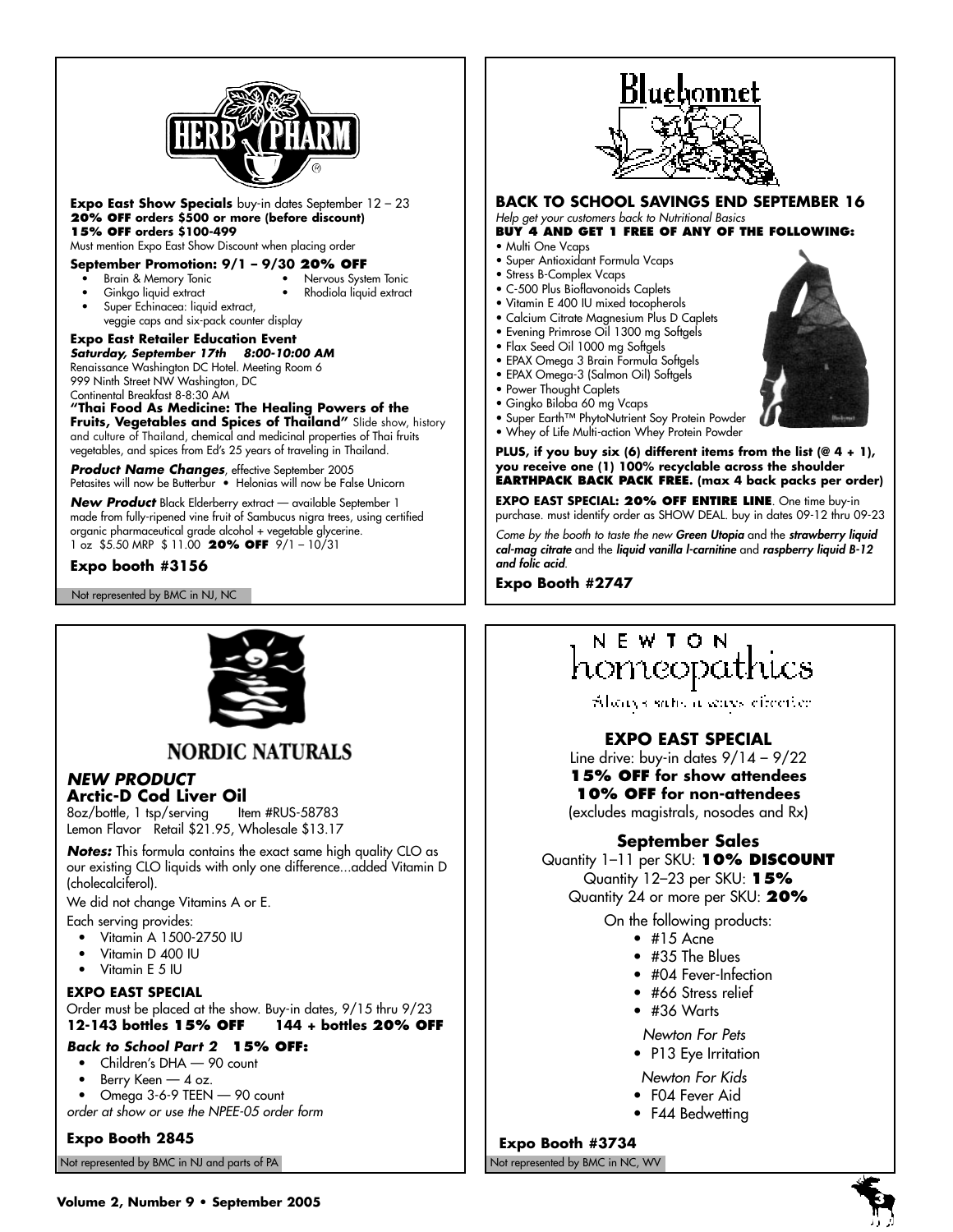# **OLBAS®**

## **EXPO EAST SPECIAL 10% line drive 15% all floor displays 10% all counter displays**

buy-in dates September 1-30

Don't miss out…..Complete line discount only **available two times per year!!**

**Nature's Wonderland** the largest selection of herbs in capsules in the natural foods industry, and all in Veggie Caps. Expand your selection today and see sales grow!

## **4 + 1 ON THE FOLLOWING:**

**Horny Goat Weed** (Epimedium sagittatum) 60 Vcaps 500 mg \$4.40–\$8.39

**Cinnamon Bark** (cinnamomum aromaticum) 60 Vcaps 700 mg \$3.90–\$7.79

**Breathe Free™** 60 Vcaps 450 mg \$4.80–\$9.59 Proprietary Blend — Angelica, Buckthorn

Bark, Celandine Herb, Rosemary, Centaury, Speedwell, Wild Plum



## **EXPO EAST SPECIAL 15% OFF 9/12 thru 9/23** Contact your sales rep

Juvo demos are selling the product better than ever. **Are you carrying Juvo?** 

Let's make this product sell by letting consumers taste the simple health of enzyme-rich raw food.

**For Weight Loss or to maintain weight:** JUVO raw food meals are low-fat, low-carb and contain ZERO sugar.

**For Diabetic Diets:** JUVO vegetarian raw foods improve absorption, strengthen the immune system, and assist in following American Diabetes Association recommendations easily.

**For Vegans:** JUVO vegetarian raw foods are made from organically grown whole grains, vegetables, sea vegetables and mushrooms. No meat, No dairy. JUVO vegetarian raw foods are complete meals

Not represented by BMC in PA, NJ

EssentialFormulas

**Probiotic therapy is most beneficial during the change of seasons.** If a person chose to do one protocol of probiotics per year, the change-of-the-seasons would be the optimal time. As allergies act up and the immune system changes with the temperature, advise the wise to take active probiotics now. **Dr. Ohirra's Probiotics 12** is different from every other product on the market. There is no controversy over this product recommended with confidence by doctors and professionals, used in hospitals and recommended for the most difficult digestive complaints.

## **Book signing at the show:**

Ann Louis Gittleman will be signing her book, **Fast Track ONE-DAY Detox Diet**, at 12:30 PM on Saturday, Sept 17 at the Essential Formulas booth

**EXPO EAST SPECIAL 10% OFF** on orders placed at booth during show

**Expo Booth #3657**

Not represented by BMC in PA, NJ

The  $\mathbb{E}^{\log D_{\text{out}} \times C_{\text{on} \times \log \log p_{\text{out}}}}$ 

The busiest selling season begins now, culminating in gift-giving before year's end. Make this the year that you take advantage of a growing category: **make this the year that you see how well Bass Brushes sell.**

- Brushes
- combs
- bath and bodycare products
- toothbrushes
- shaving gear
- mirrors
- cosmetic brushes
- and more

Show deals are available

**25% OFF, free freight, contact your rep for details**

**Expo Booth #4114**

Not represented by BMC in NC, NJ, PA



The Essence of Well-Being®

## **Introductory Promotion on the following ceramic aroma diffusers:**

EVE • PEACEFUL • KIVA

all in the following colors: Blue, Latte, Green, Black

Regular Wholesale Price \$9.95 **Introductory Price \$6.95**  $MSRP = $19.90$ 

These aroma diffusers, hand crafted in Santa Fe, NM — and proudly marked in the mold "Made in USA" — are being very well received.

The quality is excellent and it's great to put something in your shopping cart that is "Made in the USA!"



**This is a must-have fantastic product!! 20% Monthly Promo** 

**Yeast Rescue Treatment & Yeast Rescue Natural Soap Soother**  Award-winning intimate care and comfort for both men and women!

Buy-in dates Sept 1–30

Super soothing Yeast Rescue!® is an instantacting herbal and aromatherapy complex blend of organic and wildcrafted botanicals and quieting pure essential oils with a pleasant aroma and specifically designed to stop intimate itching and burning within minutes of the first application. Whether you apply it at the very first hint of infection or if you have been battling it for what would seem like forever, Yeast Rescue!® is designed to stop the itching, burning and soreness with the first application!

- For vaginal and penile yeast conditions.
- Relieve redness, intense itching and
- burning. Kill the overgrowth of Candida fast!
- Eliminate the white cheesy discharge.

End the cycle of yeast infections by restoring proper balance to genital area.

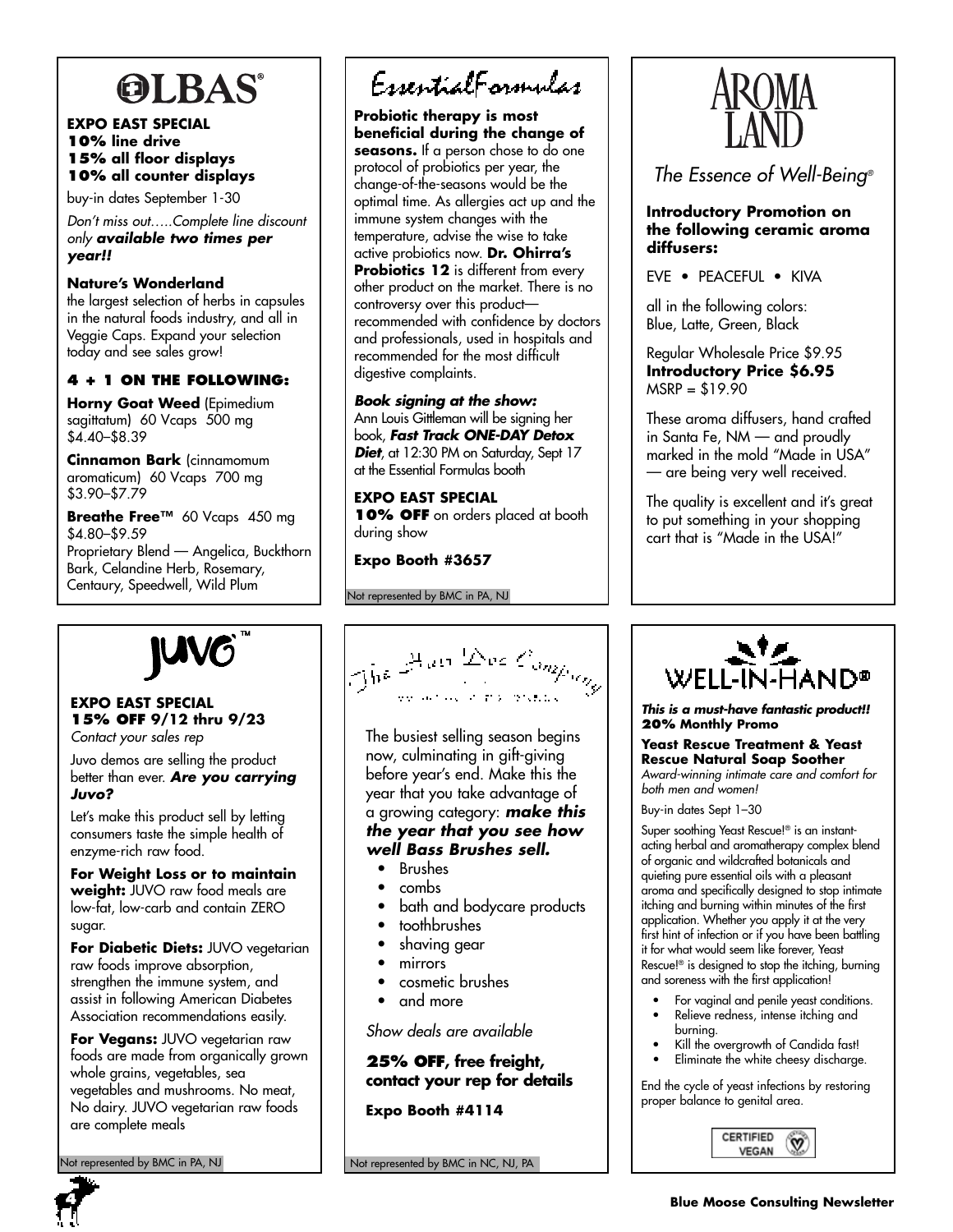

## **HERBAL HEALTHCARE**

**Hot Products for Hot Times** Ann Louise Gittleman's new book Hot Times, released on August 18 mentions StressCare, MenoCare, Ashwagandha, Mucuna, Licorice, Shatavari, & Chyavanprash.

#### **Three displays to support the book:**

**20 UNIT=20% DISCOUNT** [cost: \$162.72] Menocare (10), StressCare (5); VigorCare for Women (5)

**30 UNIT PURE HERBS DISPLAY=15% DISCOUNT** [cost: \$146.47] Ashwagandha (12), Shatavari (6), Chyvanprash (6), Licorice (6)

**64 INIT = 25% DISCOUNT** [cost: 382.30] MenoCare (16), Stresscare (8), VigorCare for Women (8), Ashwagandha (8), Shatavari (8), Mucuna (8), Licorice (8)

Offer ends September 30, 2005

### **EXPO EAST SPECIAL**

## **Herbal Healthcare Formulas**

**27% OFF** 64-unit floor displays **20% OFF** 32-unit floor displays **17% OFF** 20-unit counter displays **10% OFF** all other orders

**Pure Herbs 15% OFF** 64-unit floor displays **10% OFF** 32-unit floor displays **7% OFF** 20-unit counter displays **5% OFF** all other orders

Discounts not applicable to Chyvanprash with honey, Forest Honey and Koflet. Buy in dates September 12–23.

#### Himalaya Herbal HealthCare presents

**LICORICE AND VALERIAN: A Himalaya Pure Herbs Seminar** Wednesday, September 28, 2005, Eastern Time 11AM, 3PM, 5PM, & 7PM call **1-866-308-9700** and enter **access code 81356** 

**Expo Booth #3945**



## **We taste-test NONI.**

**Noni** is a product receiving credibility as being excellent for internal regeneration. People buy it and you don't even know why!! Let Blue Moose Consulting make noni a best-seller in your store. Let customers taste and learn the benefits of a daily dose of Genesis Today Noni. Bring in Genesis Today Noni and let the tasting begin.

## **And, we specialize in internal detoxification**

**4Total Cleanse**, a unique 2 part program, is the most complete and powerful internal detoxification system on the market today. Developed with years of real-life nutritional and clinical experience, it is a revolutionary cleansing program that helps to support the body's own natural detoxification processes of all organs, cells and tissues, with special emphasis on the blood and 5 channels of elimination (skin, kidneys, lungs, bowel and lymphatic system). You will notice improved elimination of waste and better digestion within days.

## **EXPO EAST SPECIAL Opening Order: \$300-\$500 10% OFF Opening Order: \$501 and more 15% OFF**

Not represented by BMC in NC Buy-in Dates: September 1–30 **Free Freight Included. Open to non-attendees.**

Heath Concordius & Heath Products &

## **New Product: Leg Gel**

2 oz. roll-on \$11.02–18.99

## **Face & Body Vein Support Formula**

- Most complete formula available
- 19 Active ingredients
- 60-days to more beautiful legs!
- With whole leaf organic aloe vera for superior results

Look for it at the show!!

Do you carry this book? It is an excellent reference guide to help you sell aloe!

## **Gift of Nature: Whole Leaf Aloe Vera**

No. 1 Clinical Observations & Applications by Karen Masterson Koch C.N., clinical nutritionist and health educator an easy to read intro about whole leaf aloe, including 39 different health conditions and diseases that have benefited from the use of aloe. SRP \$4.95

## **EXPO EAST SPECIAL 10% OFF 2-5 CASES 20% OFF 6 CASES AND ABOVE**

Store must come to booth to receive discount!!

**Expo Booth #3761**

## **PERFECT ORGANICS**

## **Are you carrying these new scrubs?**

## **Mandarin Rose Coconut Ultimate Face and Body Scrub**

Are you in paradise? With this sweet, exotic scrub, you'll feel like it! Uplifting and toning Mandarin, rejuvenating Rose, and nourishing Coconut oil blend together to create a truly unique face and body scrub. Decadent and extremely beneficial...leaves your skin silky soft and perfectly radiant! (8oz.)

## **Hazelnut Coffee Ultimate Body Scrub**

Take in the sweet, awakening aroma of fresh Hazelnut Coffee while treating your skin to a stimulating and super-smoothing experience. Coffee...a natural exfoliant known for its toning and energizing properties combines with luxurious plant oils and other gentle exfoliants to nourish, soften, and revive your skin perfectly! (8 oz.)

Perfect Organics supports its products with in-store demos. What better way to sell clean and organic bodycare products than to let the customers feel the difference that organic makes.

## **EXPO EAST SPECIAL**

**New accounts only: 15% OFF entire line** Buy-in dates 9/12–9/23

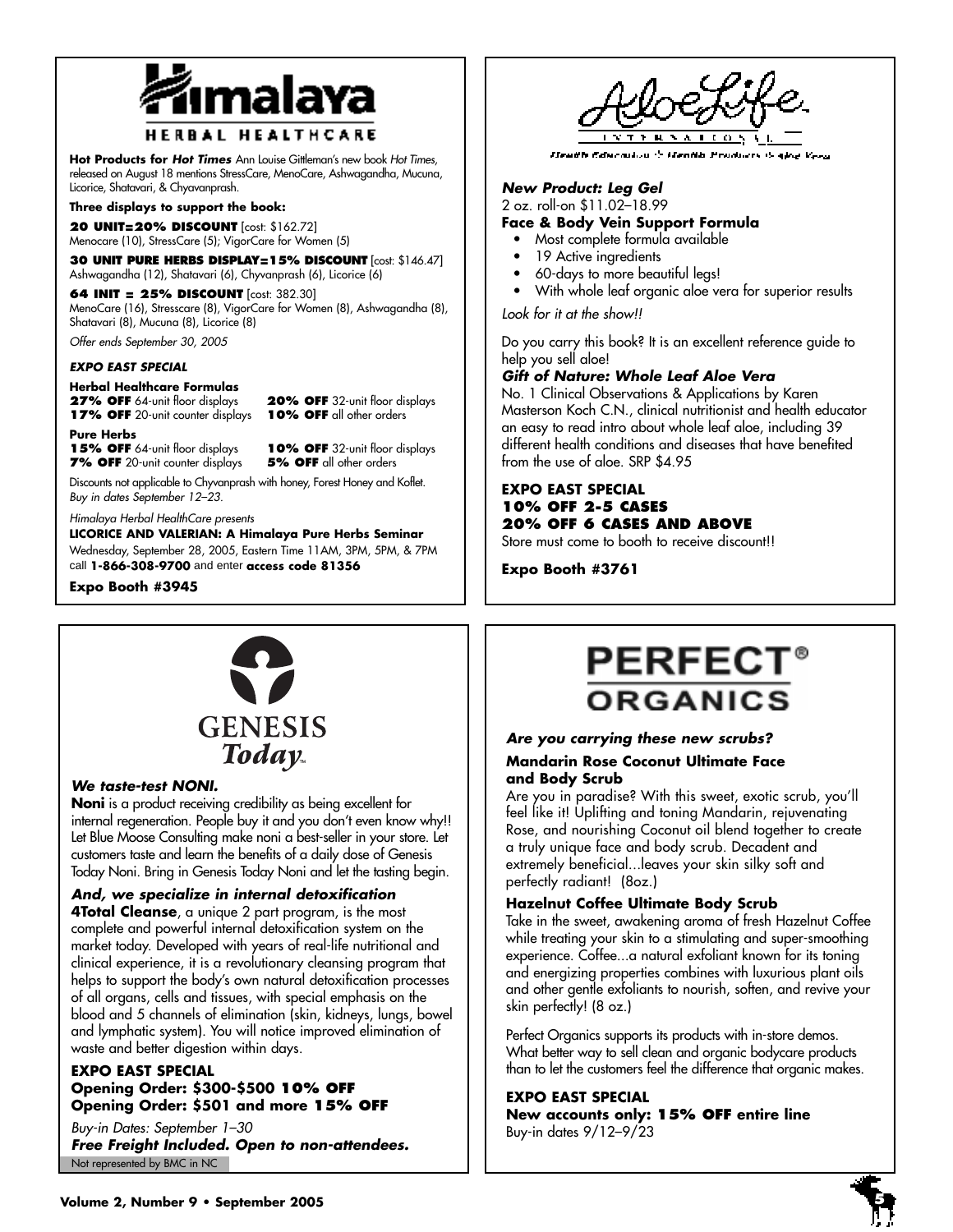## **Fight Back**

*continued from page 2*

from your clientele, and a properly manufactured and harvested Echinacea is a best-seller in your store because it works consistently. Ask doubters where they bought their Echinacea: if it was at Walmart, then explain that they cannot compare apples and dirt.

We all know the defense-mechanisms. That is important, but that is the place we are being placed! Instead, go on the offensive.When a wrong has been done, we must work to right it.And the best place is at the source. Make the media accountable. This will take some work, but this is the most important step to stop the insidious falsehoods.

Write to your local paper, your regional paper and your local television station. Explain to them who you are, that you saw their report and that you challenge it. Have the facts available (what date, who spoke or wrote and what they said; and the information that supports your claims). Make sure that you address the correct person in the organization, or better yet—copy the letter to multiple people. Demand to know how they reviewed the information that they received, what process was used to corroborate the information, how they sought an opposing viewpoint and who they turned to for experts on both sides of the issue. After they respond, tell them if they did not practice fair reporting. Take that information to someone willing to write about this issue. Post your letter and their response in your store, and tell the media outlet that you have done this (after they respond). Make this an issue in

your community. Say,"I expect fair reporting in issues regarding health."

To take these actions may put you in the limelight, so be prepared. Designate one or two spokespersons to be the voice of the store. Perhaps you can coordinate with the local stores to have one spokesperson (with a back-up) for the area when the media comes knocking so that the correct person is there to be the voice of truth and reason. Don't be inhibited by this reality. If you are a storeowner in a smaller town, seek out a person who may be willing to help with these media relations: someone who can be focused and precise and diplomatic and calm.Your are being challenged for the battle of the mind in an electronic age, and you must be willing to stand your ground if assaulted.

But, back to the media. If you make enough clatter, the press will take notice. Often, it is very easy to find someone sympathetic to the realities of natural foods health. Even if they report programmed words by day, most people in the media outlets probably shop for health foods somewhere. Earn these peoples' trust, and don't approach them with any conspiratorial accusations. Even if the trail is clearly marked with foul play, play your cards diplomatically in public. Deal with the facts, and in simple terms build a logical defense. People will see the truth when it is presented to them clearly. Trust in truth winning out, but be willing to battle.

You have jurisdiction in your store. Use your space to present more factual evidence than one smear campaign can generate. Make a poster-board sign countering the claims (in a professional manner):"Vitamin E was in the press recently, and its efficacy has been

## **TAKE 5 MINUTES**

The Environmental Coordinator at **My Organic Market (MOMS) in College Park Maryland** has started a program in that location that uses the product scraps from their organic produce to manufacture a liquefied soil enhancer that they sell. The machine, a BioBlender, brews a mix in a simple process: first, they collect the organic waste, and then introduce it to a vermiculture that breaks down the nutrients in about one week; then they harvest and filter this through a machine (adding molasses, which oxygenates it) causing a reaction that produces millions of valuable nutrients. Congratulations to MOMS, and may every store follow the model, www.soilsoup.com

**Whole Foods in Tenleytown in Washington DC** helped start a pilot program in the region to recycle more. Team member Laurel Rubinstein initiated the project which they hope to institute in the entire mid-Atlantic region, creating store Green Teams who implement creative ideas to constantly become more green with paper, co-mingled recyclables, and composting. Natural foods necessities.

challenged by the mainstream media. Here are the facts: E has a long history of effectiveness with thousands of positive studies";"This study was technically flawed because…";"Eight out of 10 doctors take Vitamin E"; "Without Vitamin E, these illnesses would emerge…"; or "The people who did the Echinacea study knew nothing about the product they chose to analyze and a product on my shelves is nothing like this product because…" Create your own community dialogue, and be more thorough than the 10-second blurb.You will win.

And always, ask your clientele to write to the people who reported without analysis, and make sure that the letterwriters hit all the key points: demanding fair and balanced reporting, having a legitimate expert on file for the "minority" viewpoint. If time allows, take industry information and make up a one-page sheet proving that natural foods is strong, legitimate and growing in the US and world-wide—as people demand control of their own health—and make these available for everyone to send to the media. Overwhelm them and show them that you are organized.

Write an editorial to the local newspaper and post it in your store if they do not print it: call them to task for practicing bad reporting and disseminating misinformation."As a community leader, I demand fair and balanced reporting and a checking of the facts before going to print." Call bad work what it is, and request a follow-up story or a positive story on the benefits of our products.

The shenanigans going on to carve natural foods health into some frivolous "alternative" market are downright despicable.We all know that. But we must be organized, and effective and quick and thorough and consistent if we are going to get the media to give fair and balanced reporting. Train the two-faced reporters to show both sides. It is for the survival of your business.

This may stir the fires a bit, and we should expect some reaction to our action. But the alternative is to sit and watch as the media turns the majority mind to doubt and distrust what we have dedicated our lives to.The void will fill with their alternatives that we all know are deadly.We have been forced into a situation where we must defend ourselves against falsehood. And we have the upperhand—truth. \*

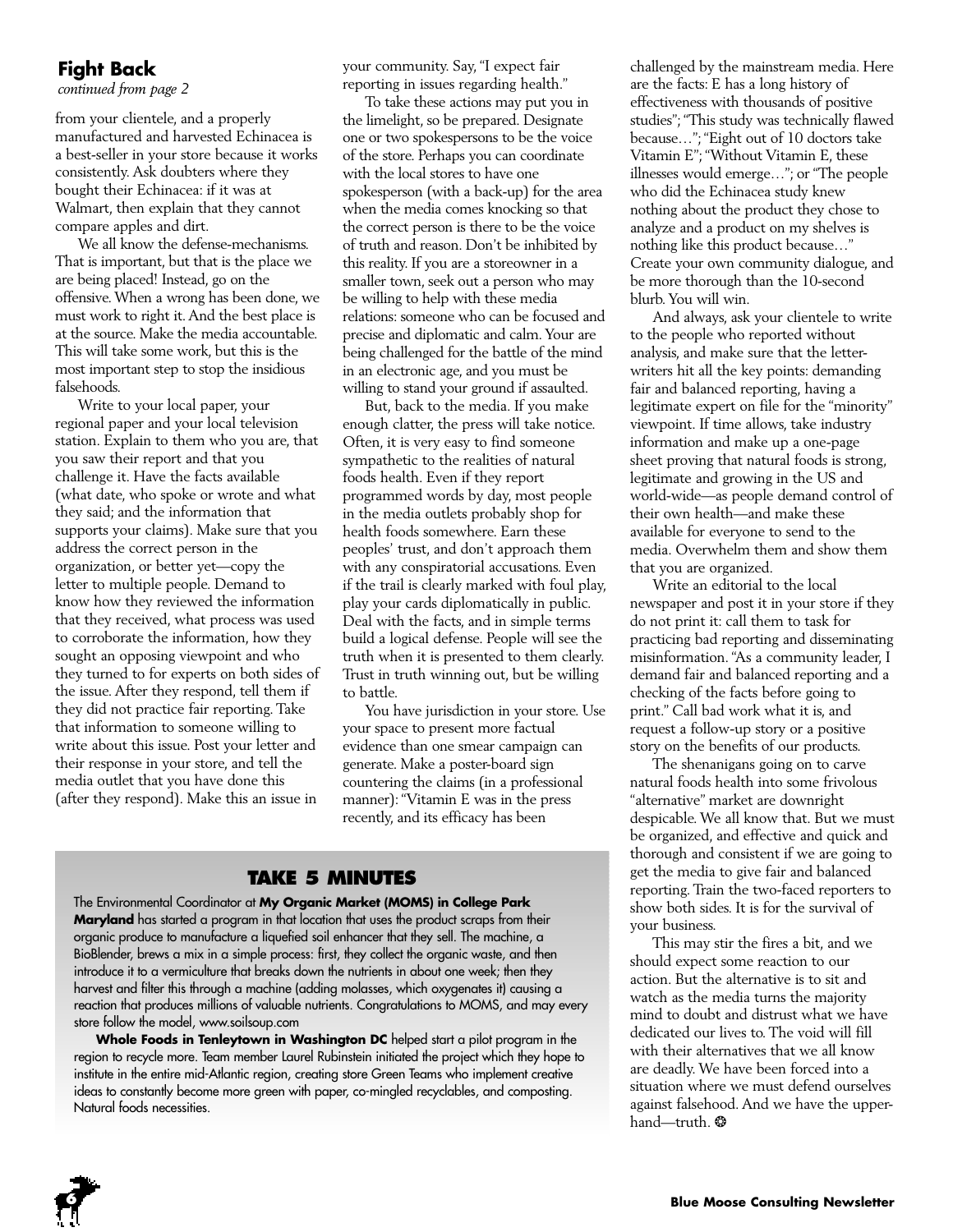## **National Menopause Awareness Month**

*continued from page 1*

these herbs this month so that you can speak confidently on the possibilities of all the herbs listed above. Finally, you have tremendous natural herbal food support for the body through the *"Phytoestrogen Tonic"* (black cohosh, chaste tree berry, saw palmetto berry, sage leaf and licorice root).

**Himalaya USA** has a wonderful selection of products for women's health, and the best thing about this line—new to the US but an international player for over 75 years—is that all of their formulas have been assembled with the findings of human clinical studies. Himalaya has over 200 doctors on staff in their ISO-9000 registered pharmaceutical manufacturing facilities. Like Herb Pharm, these products are all herbal, although Himalaya products are in tablets.

In her latest book released this month, *Hot Times*, Ann Louise Gittleman recommends a trio of products that are sold under the banner of "TotalCare for Women". *MenoCare, MenstriCare* and *StressCare* give you a nice system to work with to treat the whole body in bringing herbal nourishment and support. She also recommends more herbs from the Ayurvedic arsenal that I would suggest every store pay attention to: Ashwagandha, Mucuna, Licorice, Shatavari, & Chyavanprash.

If the therapy calls for calming an anxious body, then there are great complementary blends in Herb Pharm's *Cactus-Hawthorn* and *Valerian-Passionflower* blends

And, there are the other herbs and supplements that women have been having success with for years. **Bluebonnet** offers the highest-quality standardized herbs with their popular black cohosh, dong quai, ginger, and vitex extracts.They offer superior absorption through the unique plant-enzyme complex they add to the herb Vcap that assists in absorption of the nutrients.Women will notice faster and more long-lasting results with these tested enzyme enhancers, the *e.d.s.* (Enzyme Delivery System) technology championed by National Enzyme Company.

Bluebonnet also offers the best-quality plant oils and phytoestrogens in their Soy Isoflavone Plus Genistein Vcaps, and their Super Isoflavones Vcaps—at great prices. And they are one of the few companies to offer flax seed oil and evening primrose oils in glass bottles. (Keep women away from those plastics!), and remember that Bluebonnet only sells to health food stores!

It bears repeating: Omega-3s play a critical role in cellular metabolism and hormonal balancing. Probably more important than a daily multiple. Highlight **Nordic Naturals** *Complete Omega* (with borage oil, in caps and liquid) and *Omega-Woman* (with EPO); and speak with authority on the overall

## **"WE ARE HEALTH FOOD PEOPLE" Employee profile—Theresa Welling Graphic Designer, Blue Moose Consulting**



I first met Michael Hennessey 12 years ago as I shopped for clean bodycare products in a store he managed. We became, and have remained, good friends.

I have been a graphic designer for over 20 years and I do design work for Blue Moose Consulting through my company, Black Sheep Studios.I specialize in working for environmental, alternative health, and community development and outreach causes. I have also designed logos, brochures and signage for several health food stores. I've watched Blue Moose Consulting grow from concept to successful business in the last 3 years and have been pleased and proud to be a part of it.

Michael likes to get my opinion as a shopper, so I often get to

try out new products in the Blue Moose lines. I've learned a great deal about natural foods products and have incorporated more into my lifestyle every year. I truly believe in their use as healthy, effective medicines without the harsh side effects that so often accompany the use of pharmaceuticals.

My other interests include biking, gardening, documentary photography, and visionary art.

## **IN THE NEWS**

**Just Breaking News** The USDA announced today that it will allow organic personal care products to use the USDA seal if they meet the required standards. Debra Claire, President of Perfect Organics, presented at the NOSB (National Organic Standards Board) hearing on August 15th in Washington DC during the comment period in an effort to convince the board of the merits of allowing the USDA seal on personal care products. This is especially good news for companies that sell truly organic products, for the consumers who purchase organic products and for the organic farms that supply agricultural ingredients.

benefits of high-absorption Omega-3 from a fish source that is pure and Arctic and in its natural triglyceride form—only Nordic Naturals.

When discussing hormonal health, we cannot ignore the role of fats and likewise we cannot ignore the role of the liver. Complement this set with products for liver health, like Newtons Detoxifier, Himalaya USA's LiverCare, Herb Pharm's Health Liver Tonic, Aloe Life's Detox Formula, and Genesis Today's Noni. Liver health reflects balanced hormonal health.

And don't forget the role of smell in healing. **AromaLand** has a very popular essential oil blend in its Well Being line called *Feminine Balance*.The formula is available as an essential oil or as a blend with jojoba oil, and contains essential oils of Orange, Sandalwood, Clary Sage, Moroccan Rose, Jasmine Absolute,Yarrow, Tanacetum,Ylang Ylang, and Vetiver.The beauty of this formula is that, in nourishing the feminine essence, it seems to soothe (and actually create cravings for the fragrance) when needed. The body knows how to heal itself, and aromatherapy should be an integral part of what we offer as solutions. An aromatherapy option on an endcap? Think new customers!

September is also National Cholesterol Education Month, Ovarian Cancer and Gynecological Cancer Awareness Month, National Sickle Cell Month and Prostate Cancer Awareness Month. If looking for a way to coalesce a women's theme into the month, September 28th is also National Women's Health & Fitness Day. Planning ahead and

*continued on page 8*

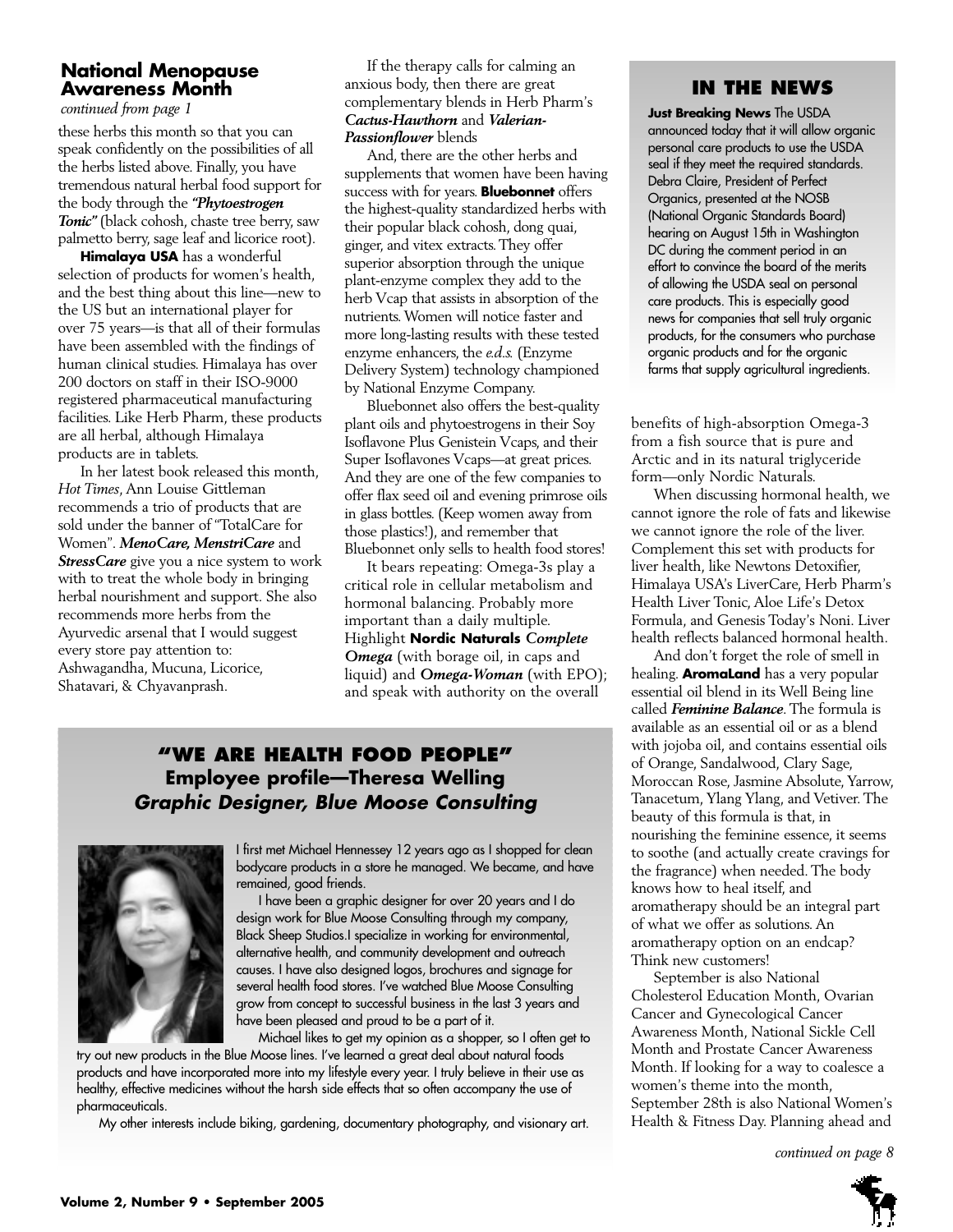## **Blue Moose Consulting**

P.O. Box 557 Falls Church, Va. 22040-0557

**GOT EMAIL?** IF YOU'D LIKE TO RECEIVE INFORMATION BY EMAIL, SEND YOUR REQUEST TO MICHAEL@BLUEMOOSECONSULTING.COM

## **VISIT US AT OUR WEBSITE! WWW.BLUEMOOSECONSULTING.COM**

*"If you don't read this newsletter every month, you are missing something."*

## **National Menopause Awareness Month**

*continued from page 7*

highlighting these months is a great way to get consumers watching for your educational themes.This could be the most successful seasonal education system you could incorporate, as you can utilize government materials. Go to **http://www.healthfinder.gov/library/nho/ nho.asp** for a 24 month listing.

For information on National Menopause Month, contact: **Office of Women's Health, U.S. Food and Drug Administration, 5600 Fishers Lane, Rockville, MD 20857**, **(888) 463-6332 or (301) 827-0926**, **Fax, (301) 827-0350 www.fda.gov/womens/menopause** and tell them you want information that highlights alternative choices and general health advice.

Be helpful during menopause, and gain a customer for life!! ❂

## **MARKETING IDEAS**

**Earth Fare** has replaced the petroleumbased plastic packaging used for produce, bakery and delicatessen items with clear containers made from the cornbased packaging: NatureWorks PLA™. The new containers look and feel just like regular plastic, but their natural source brings fresh appeal to all the natural food delicacies.

**Note:** *The BMC newsletter sale list is available each month by the first day of each month as a one-page faxable form that easily fits on the wall for quick viewing/decision-making. Wanna receive this via fax early every month for all the deals on the great BMC lines? Call Jamie Daly and put in your request now.*

## **How to reach Blue Moose Consulting**

*Call as often as necessary: we want to be of assistance* Blue Moose Consulting • Michael Hennessey office: 202-588-8238 • cell: 202-236-3735 • fax: 202-986-9501 Michael@bluemooseconsulting.com • www.bluemooseconsulting.com PO Box 557 • Falls Church, VA. 22040-0557 3509 Connecticut Ave., NW, # 150 • Washington, DC 20008

## **COMPANIES REPRESENTED:**

#### **Bluebonnet Nutrition Corporation**

www.bluebonnetnutrition.com 800-580-8866 fax: 1-281-240-3535 Sugar Land, Texas 77478

## **Herb Pharm**

www.herb-pharm.com information: 541-846-6262 orders: 800-348-4372 fax: 800-545-7392 Williams, Oregon 97544

## **Nordic Naturals:**

**The Ocean Product Authority** www.nordicnaturals.com 800-662-2544 • 831-724-6200 fax: 831-724-6600 Watsonville, CA. 95076

#### **Essential Formulas, Inc.**

www.EssentialFormulas.com 972-255-3918 fax: 972-255-6648 Irving, Texas 75062-8005

#### **Perfect Organics, Inc.**

www.perfectorganics.com 888-304-4558 fax: 703-852-7199 Merrifield, VA 22116

#### **Newton Homeopathics** www.newtonlabs.net 800-448-7256 • 770-922-2644 fax: 1-800-760-5550 Conyers, GA 30012

**Well-in-Hand: Epic Herbal Medicinals** www.well-in-hand.com 434-534-6050 • 888-550-7774 fax: 434-534-6040 Forest, VA. 24551-1200

#### **Aloe Life International**

www.aloelife.com 619-258-0145 orders: 1-800-414-ALOE (2563) fax: 619-258-1373 San Diego, CA. 92107

#### **The Hair Doc Company**

www.thehairdoccompany.com 800-7 hair doc • 818-882-4247 fax: 818-341-3104 Chattsworth, California 91406

**Genesis Today, Inc.,** 14101W Hwy 290, Bldg. 1900 Austin, Texas 78737 512-858-1977 • 800-916-6642 fax: 512 858-2501

**Support all the lines we represent: Independence, Quality, Strength**

**Olbas/Penn Herb Co., Ltd.** www.olbas.com • pennherb.com 215-632-6100 orders: 800-523-9971 fax: 215-632-7945 Philadelphia, PA. 19154

**Himalaya USA** www.himalayausa.com 800-869-4640 fax: 713-863-1686 Houston, Texas 77042

#### **AromaLand, Inc.**

www.aromaland.com 505-438-0402 • 800-933-5267 fax: 505-438-7223 Santa Fe, NM 87507

#### **Healthville USA Corp./Juvo**

www.gojuvo.com 714-562-1515 • 800-558-Juvo (5886) fax: 714-562-1516 Buena Park, CA 90620

Opinions expressed in this newsletter are solely those of Blue Moose Consulting. Blue Moose Consulting is not paid for endorsing any products.



*Editor and writer, Michael Hennessey • Graphics, Theresa Welling • Distribution and webmaster, Terry Gallagher*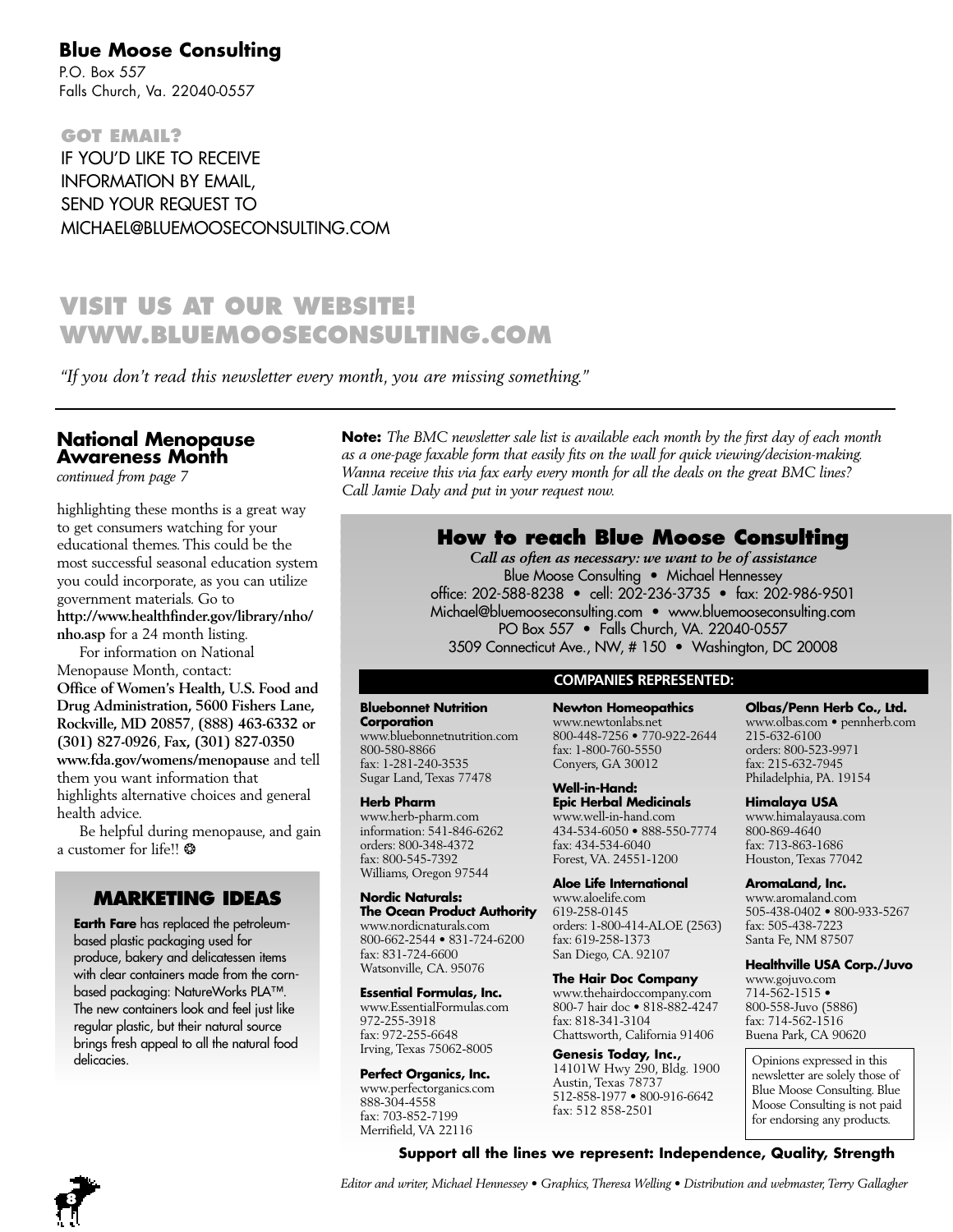## **BLUE MOOSE CONSULTING**

# EXPO EAST SHOV

## **ALOE LIFE Booth #3761**

**10% off** two - five cases

**20% off** six cases and above

Stores must come to the booth to receive the discount

## **BLUEBONNET** Booth #2747

**20% off** your order, 1-time offer. Store must mention the offer at time of order

Buy in dates Sept 12-23

## **ESSENTIAL FORMULAS Booth #3657**

## **10% off**

Buy-in dates – at booth during show time so if you're not attending, get your order to your rep by Sept 15

## **GENESIS TODAY**

Opening order \$300 to \$500 – **10% off**  Opening order \$501 or more – **15% off**

## **Free Freight included!**

Offer open to non-attendees Buy-in dates Sept 1-30

## **HERB PHARM Booth #3156**

Order total \$100-\$499 (before discount) – **15% off**  Order total \$500 + (before discount) – **20% off** Buy-in dates Sept 12-23

## **HIMALAYA USA Booth #3945**

**Herbal Healthcare Formulas**

**27% off** 64-unit floor displays

**20% off** 32-unit floor displays

**17% off** 20-unit counter displays

10% off all other orders (anything below 20 bottles)

## **Pure Herbs**

15% off 64-unit floor displays

**10% off** 32-unit floor displays

**7% off** 20-unit counter displays

**5% off** all other orders (anything below 20 bottles)

Discounts not applicable to Chyavanprash with Honey, Forest Honey, and Koflet. Himalaya Herbals personal care products have their own exclusive discounts

Buy-in dates Sept 12-23

## **NEWTON HOMEOPATHICS** Booth #3734

**Line Drive**

**15% off** for show attendees (with documentation of attendance)

**10% off** for non-attendees

Excludes magistrals, nosodes and Rx Buy-in dates Sept 14-22

**NORDIC NATURALS Booth #2845** 

12 – 143 bottles **15% off** 144 bottles + **20% off** 

Order must be placed at the show, or placed using the NPEE 05 order form. Buy in dates Sept 15-23

**PENN HERB/OLBAS** 

## **10% Olbas Line Drive**

**15% off** All Floor Displays

10% off All Counter Displays.

Buy-in dates Sept 1-30 for stores direct, distributor buy-in dates Sept 15-30

No limit to number of orders.

**Don't miss out...complete line discount only available 2 times a year!**

## **PERFECT ORGANICS**

**15% off entire line**, opening orders only.

Buy-in dates Sept 12-23

## **BASS BRUSHES Booth #4114**

**25% off,** ask BMC rep for details

*Contact Information:* Michael Hennessey • office: 202-588-8238 • Michael@bluemooseconsulting.com For Inside Sales or To Fax Orders: 571-323-2280